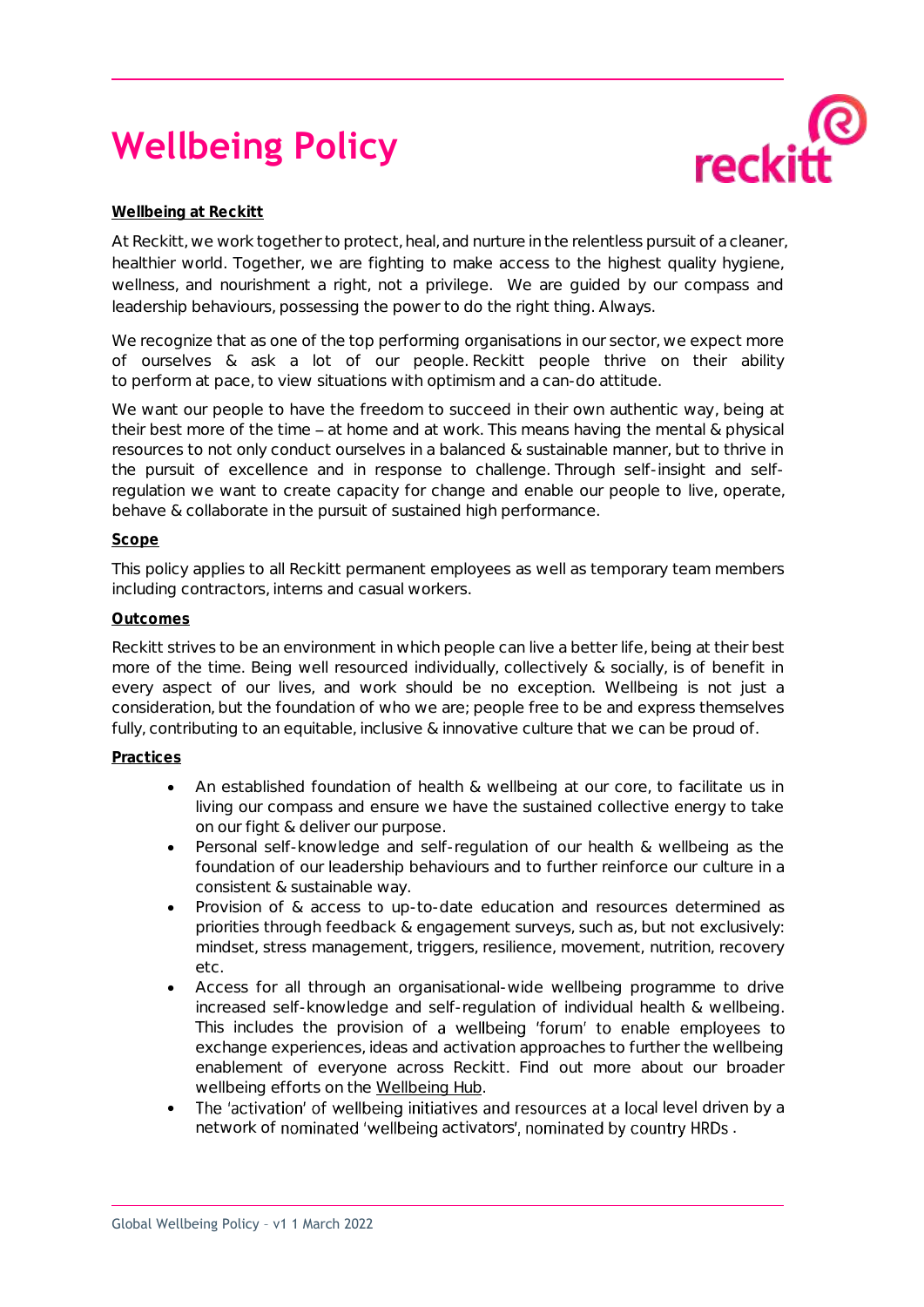#### **Mental Health support**

Reckitt provides access to mental health training resources to all employees as part of a global mental health platform which includes eLearning, toolkits and other resources and reference materials such as articles and videos. This global provision complements local programmes which may also be provided in markets.

## **Training & coaching support for managers**

All people managers & leaders have opportunity to participate in 'Leading Wellbeing  $\&$ High Performance' training & coaching programmes, as well as the above-mentioned mental health training resources, to enable sustainable performance at pace, through care and wellbeing.

## **Ownership and responsibility:**

At Reckitt, we are all responsible for doing the right thing always and enabling a workplace where everyone feels able to bring their whole self to work. Ultimate ownership of this policy rests with Reckitt's Group Executive Committee (GEC). The Chief Human Resources Officer (CHRO) is the member of the GEC responsible for the implementation of this.

Senior managers are accountable, and all Reckitt employees are responsible for ensuring that our wellbeing policies and programmes are actively pursued and implemented. Everyone should be aware of their personal responsibility to each other, to consumers, customers, partners and suppliers as well as the communities in which we operate

#### **Measuring our progress**

Through our engagement surveys and aggregated, anonymised themes from coaching feedback, we collect information about the relative wellbeing of our organization. We strive to attract, enable & retain an engaged and motivated workforce, sustained from a wellbeing perspective. Our wellbeing data will only be disclosed in line with best practice as required by law.

#### **Reporting concerns**

Any act that appears in misalignment to this philosophy should be reported to your local HR Manager or via the [Reckitt Speak Up! Line.](https://rbcom.sharepoint.com/sites/CorporatePolicies/Shared%20Documents/English/English%2004%20Speak%20Up%20Policy.pdf?CT=1649365862149&OR=ItemsView) You may also wish to view the [Reckitt anti](https://rbcom.sharepoint.com/sites/CorporatePolicies/Shared%20Documents/English/Anti-Harassment%20Discrimination%20and%20Bullying%20Policy,%20final%20for%20GEC%20review%2013.12.2021.pdf?CT=1649365962081&OR=ItemsView)[bullying, harassment and discrimination policy](https://rbcom.sharepoint.com/sites/CorporatePolicies/Shared%20Documents/English/Anti-Harassment%20Discrimination%20and%20Bullying%20Policy,%20final%20for%20GEC%20review%2013.12.2021.pdf?CT=1649365962081&OR=ItemsView) and our [Code of Conduct.](https://rbcom.sharepoint.com/sites/CorporatePolicies/Shared%20Documents/English/English%2001%20-%20Code%20of%20Conduct.pdf?CT=1649365911338&OR=ItemsView) 

## **Contact information**

For information related to this document, please contact your local HR Manager or the author.

#### **Review**

This document will be reviewed every three years.